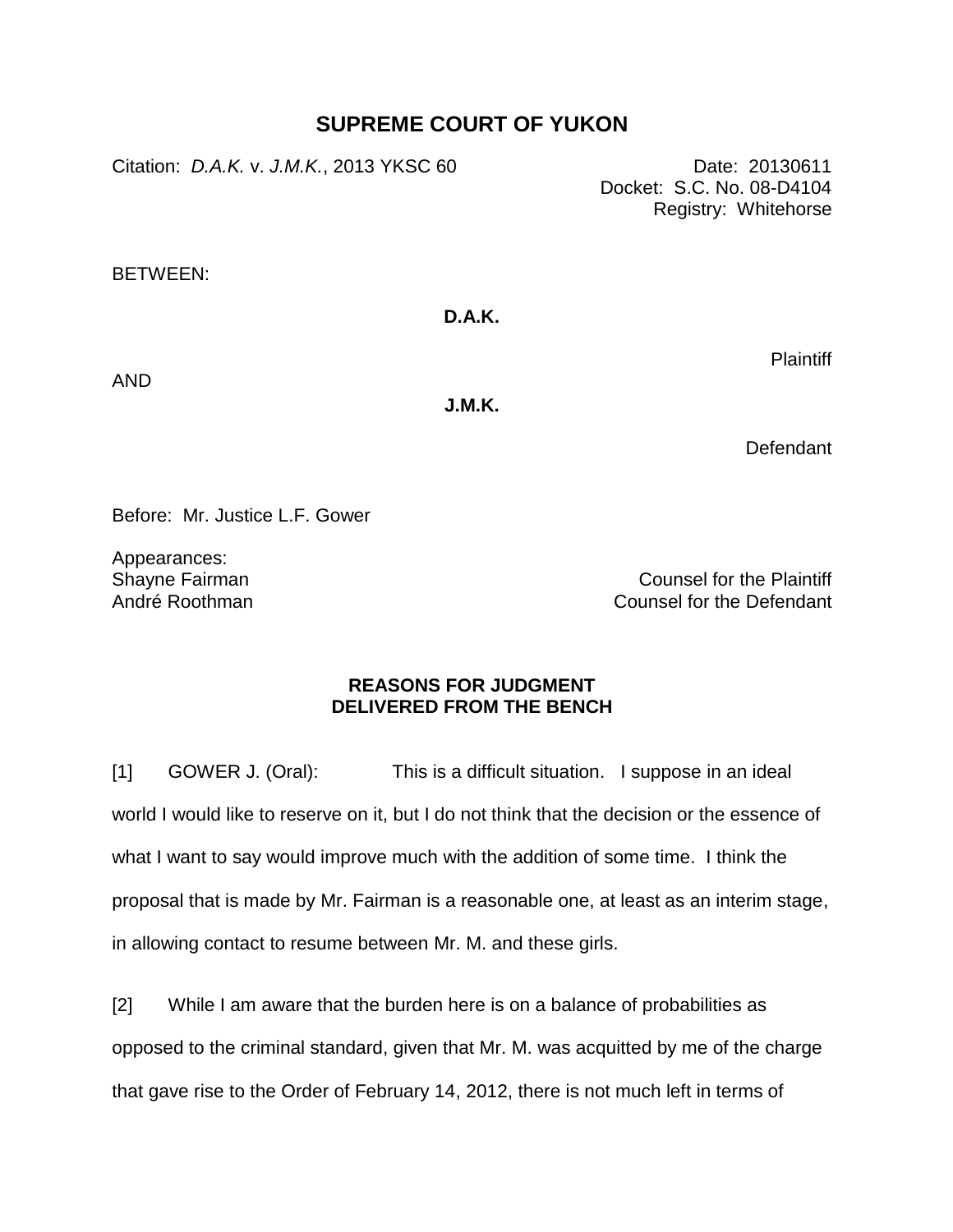evidence that is clear and substantive as to what the specific reasons are that the Director of Family and Children's Services has for being concerned that Mr. M. may cause some harm to the children.

[3] They talk about, in the Lea Bayliss letter of January 28, 2013:

"At this time the Director is not supporting any indirect or direct contact between [Mr. M.] and the children. The reason for this decision is based on the Director substantiating sexual abuse by [Mr. M.] on his son as a result of investigations that were conducted by the RCMP in late 2011."

There is no explanation or justification for why they feel that the complaint was substantiated and it leaves me to question whether it was simply a case of having believed the complainant. Perhaps that is not surprising, given the comments that I made about the complainant's credibility in my reasons for judgment on the criminal matter, but the complainant's credibility is not the only thing that needs to be taken into account in this case. I made a number of comments regarding the reliability of the complainant's evidence and I would hope that the Director's department would take those concerns into account as well.

[4] Now, with the acquittal, I have Ms. McPhee's letter of June 6th, 2013, and again, there is a reference in the letter and I quote:

> "However, the child protection concerns have been substantiated pursuant to the standards of Family and Children's Services."

There is no justification or explanation for what that means, what the standards are, or what kind of evidence the Director is taking into account in coming to that conclusion.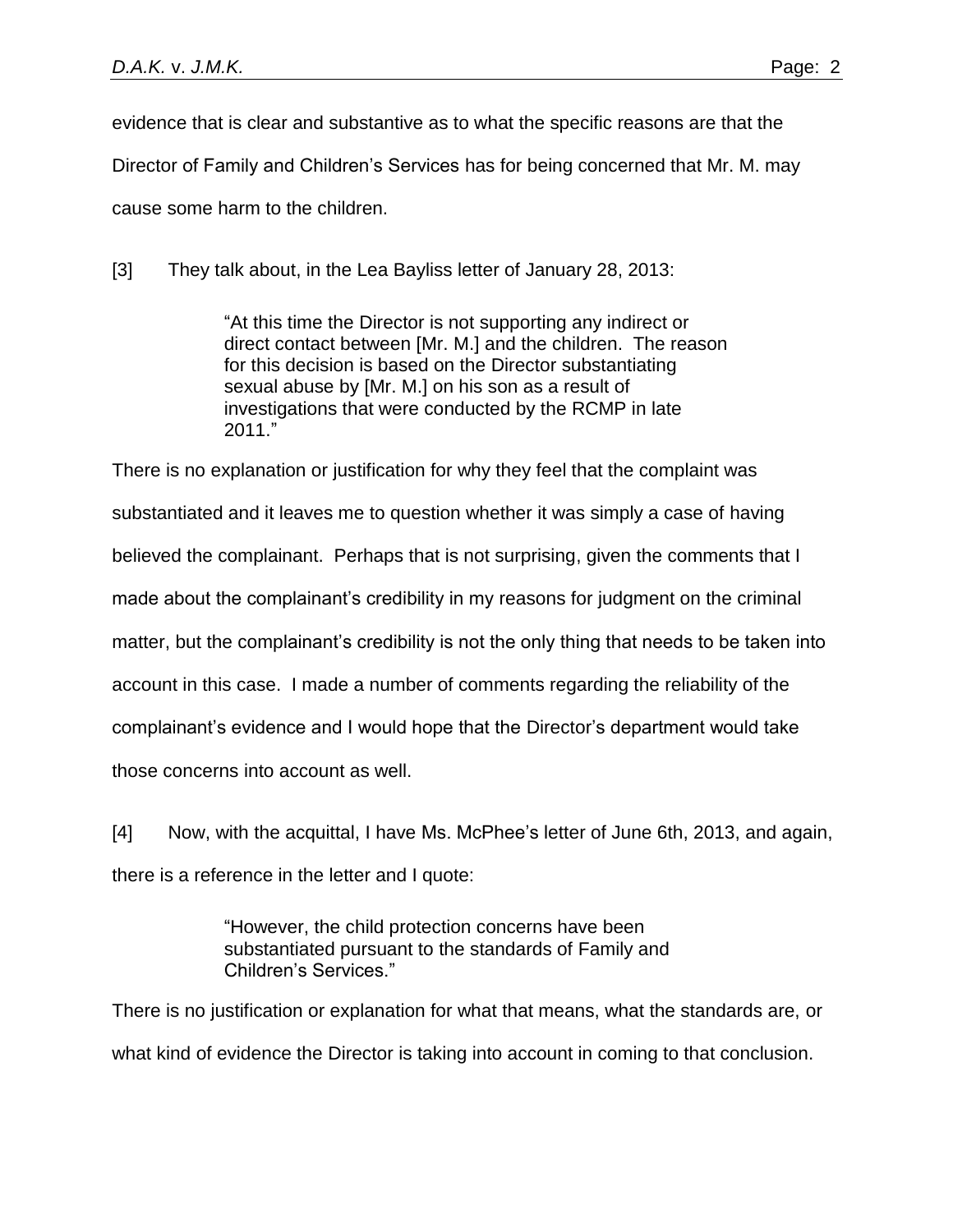[4] There is a reference to J.K. being a "non-protective parent" and placing the girls at risk because she apparently believes in Mr. M. and does not see him as a risk to the children. Yet, it is not particularly surprising that Ms. K. would take that position. There is also some reference to Ms. K. isolating herself from Family and Children Services in the fall of 2012, moving out of town, not providing her address and so on. I suspect that Ms. K. may well have something to say to that, but that affidavit was only filed today and so it is not surprising that there is no response from her yet on that point.

[5] At the end of the day, there is little in terms of evidence from the Director or from Mr. K., and he acknowledges quite candidly that he does not have a lot to say on this matter in response. He is obviously not taking a particularly partisan role here; he just wants to ensure that his children are safe when they are in the presence of Mr. M. To repeat myself, there is little in the way of evidence on the record from the Director which would support the continuation of the no contact order of February 14, 2012. And, as I say, there is no additional evidence form Mr. K. in that regard either.

[5] What is proposed is that, for the interim period, access be allowed by Mr. M., but that the access be supervised by Ms. K. or another third party adult who is agreeable to both the Plaintiff and the Defendant here. That seems to me to be an eminently reasonable compromise and it will give Mr. M. an opportunity to hopefully establish some kind of a track record of appropriate behaviour with the children to alleviate, one hopes, the concerns of the Director over time. I am prepared to make that order.

[6] The Order of February 14, 2012 will be amended in that regard. I will leave the wording to counsel. So, that will be with respect to the first two paragraphs which